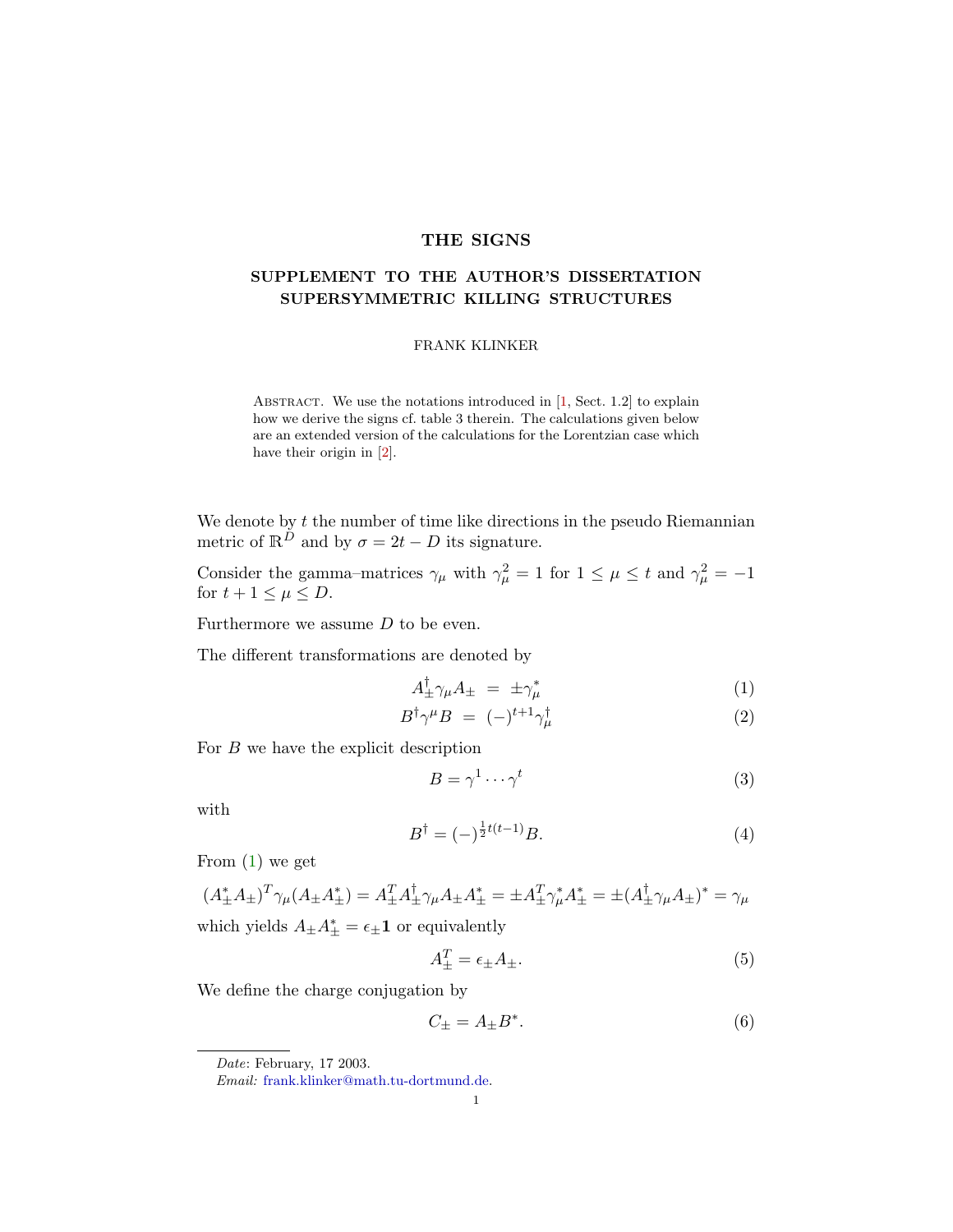These matrices satisfy

$$
C^{\dagger}_{\pm}\gamma_{\mu}C_{\pm} = B^{T}A^{\dagger}_{\pm}\gamma_{\mu}A_{\pm}B^{*} = \pm B^{T}\gamma_{\mu}^{*}B^{*} = \pm(-)^{t+1}\gamma_{\mu}^{T}
$$
 (7)

with

$$
C_{\pm}^{T} = B^{\dagger} A_{\pm}^{T} \stackrel{(5)(4)}{=} (-)^{\frac{1}{2}t(t-1)} \epsilon_{\pm} B A_{\pm} \stackrel{(1)(3)(6)}{=} (\pm)^{t} (-)^{\frac{1}{2}t(t-1)} \epsilon_{\pm} C. \tag{8}
$$

This yields the following symmetries for the spin-invariant morphisms

<span id="page-1-0"></span>
$$
(C^{\dagger}_{\pm}\gamma_{\mu_1\cdots\mu_k})^T = (\pm)^t (-)^{\frac{1}{2}t(t-1)}(-)^{k(t+1)}(\pm)^k (-)^{\frac{1}{2}k(k-1)}\epsilon_{\pm}(C^{\dagger}_{\pm}\gamma_{\mu_1\cdots\mu_k})
$$
(9)

Compare with [\[1,](#page-4-0) Section 2.A, Lemma 2.8] where we called the prefactor  $\Delta_{\pm}^{k}$  which has the periodicities  $\Delta_{\pm}^{k+2} = -\Delta_{\pm}^{k}$  and therefore  $\Delta_{\pm}^{k+4} = \Delta_{\pm}^{k}$ .

**Proposition 1.** The signs  $\epsilon_{\pm}$  in [\(5\)](#page-0-1) are given by [\[1,](#page-4-0) Table 3] which is

| $\epsilon_{+}$ + + + + / + - -                                                                                               |  |  |  |  |
|------------------------------------------------------------------------------------------------------------------------------|--|--|--|--|
| $\epsilon$ - $\parallel$ + $\parallel$ / $\parallel$ - $\parallel$ - $\parallel$ - $\parallel$ / $\parallel$ + $\parallel$ + |  |  |  |  |

In the case of even dimension (i.e. even signature) we may explicitly write the sign as

$$
\epsilon_{\pm} = -\sqrt{2}(\pm)^{t}(-)^{\frac{1}{2}t(t-1)}\cos\frac{(3\pm(-)^{t+1}D)\pi}{4}
$$
\n(10)

We count the skew symmetric and symmetric matrices among [\(9\)](#page-1-0) and get the numbers

<span id="page-1-1"></span>
$$
a_{\pm} = \frac{1}{2} \sum_{k=0}^{D} (1 - \Delta_{\pm}^{k}) {D \choose k} \tag{11}
$$

$$
s_{\pm} = \frac{1}{2} \sum_{k=0}^{D} (1 + \Delta_{\pm}^{k}) {D \choose k} \tag{12}
$$

Furthermore we know that

<span id="page-1-2"></span>
$$
2a_{\pm} = 2^{\frac{D}{2}}(2^{\frac{D}{2}} - 1)
$$
 and  $2s_{\pm} = 2^{\frac{D}{2}}(2^{\frac{D}{2}} + 1).$  (13)

We use the abbreviation  $\rho_{\pm} := (\pm)^t (-)^{\frac{1}{2}t(t-1)} \epsilon_{\pm}$  and the identities

$$
(-)^{\frac{1}{2}k(k-1)} = \frac{1}{2}((1-i)i^k + (1+i)(-i)^k)
$$
\n(14)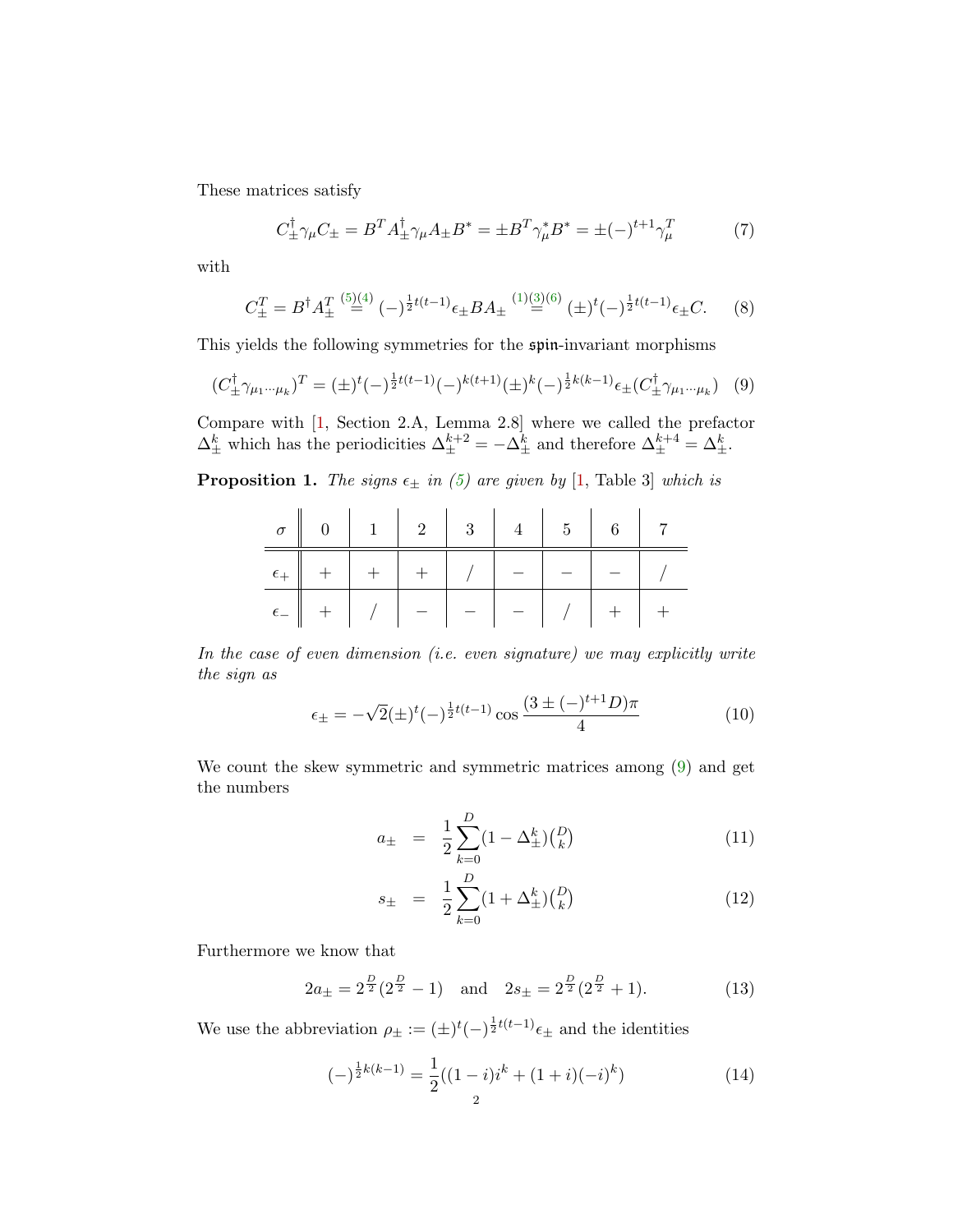as well as  $\cos x + \sin x =$ √  $\overline{2}\cos(x-\frac{\pi}{4})$  $\frac{\pi}{4}$ ) to compute [\(11\)](#page-1-1):

$$
2a_{\pm} = \sum_{k=0}^{D} (1 - \Delta_{\pm}^{k}) {D \choose k}
$$
  
\n
$$
= \sum_{k=0}^{D} \left[ 1 - (\pm)^{t} (-)^{\frac{1}{2}t(t-1)} (-)^{k(t+1)} (\pm)^{k} (-)^{\frac{1}{2}k(k-1)} \epsilon_{\pm} \right] {D \choose k}
$$
  
\n
$$
= \sum_{k=0}^{D} \left[ 1 - \frac{\rho_{\pm}}{2} \left( (1-i) \left( \pm (-)^{t+1} i \right)^{k} + (1+i) \left( - (\pm)(-)^{t+1} i \right)^{k} \right) \right] {D \choose k}
$$
  
\n
$$
= \sum_{k=0}^{D} {D \choose k} - \frac{\rho_{\pm}}{2} (1-i) \sum_{k=0}^{D} {D \choose k} (\pm (-)^{t+1} i)^{k}
$$
  
\n
$$
- \frac{\rho_{\pm}}{2} (1+i) \sum_{k=0}^{D} {D \choose k} (- (\pm)(-)^{t+1} i)^{k}
$$
  
\n
$$
= 2^{D} - \frac{\rho_{\pm}}{2} (1-i) (1 + (\pm)(-)^{t+1} i)^{D} - \frac{\rho_{\pm}}{2} (1+i) (1 - (\pm)(-)^{t+1} i)^{D}
$$
  
\n
$$
= 2^{D} - \frac{\rho_{\pm}}{2} (1-i) (\sqrt{2})^{D} \exp \left( i \frac{\pm (-)^{t+1} D \pi}{4} \right)
$$
  
\n
$$
= 2^{D} - \frac{\rho_{\pm}}{2} 2^{\frac{D}{2}} \left( (1-i) \exp \left( \pm i \frac{(-)^{t+1} D \pi}{4} \right) + (1+i) \exp \left( \mp i \frac{(-)^{t+1} D \pi}{4} \right) \right)
$$
  
\n
$$
= 2^{D} - \rho_{\pm} 2^{\frac{D}{2}} \left( \cos \left( \frac{\pm (-)^{t+1} D \pi}{4} \right) + \sin \left( \frac{\pm (-)^{t+1} D \pi}{4} \right) \right)
$$
  
\n
$$
= 2^{D} - \rho_{\pm} 2^{\frac{D}{2}} \sqrt{2} \cos \left( \frac
$$

We compare this with [\(13\)](#page-1-2) and get

$$
\sqrt{2}\rho_{\pm}\cos\left(\frac{(\pm(-)^{t+1}D-1)\pi}{4}\right) = 1\tag{15}
$$

which is true for  $\rho_{\pm} = \sqrt{2} \cos \left( \frac{(3 \pm (-)^{t+1}D)\pi}{4} \right)$  $\frac{1}{4}^{(\iota+1)}$ , because

$$
-2\cos\left(\frac{(3\pm(-)^{t+1}D)\pi}{4}\right)\cos\left(\frac{(\pm(-)^{t+1}D-1)\pi}{4}\right)
$$
  
=  $-\cos\left(\frac{(3\pm(-)^{t+1}D)\pi}{4}-\frac{(\pm(-)^{t+1}D-1)\pi}{4}\right)$   
 $-\cos\left(\frac{(3\pm(-)^{t+1}D)\pi}{4}+\frac{(\pm(-)^{t+1}D-1)\pi}{4}\right)$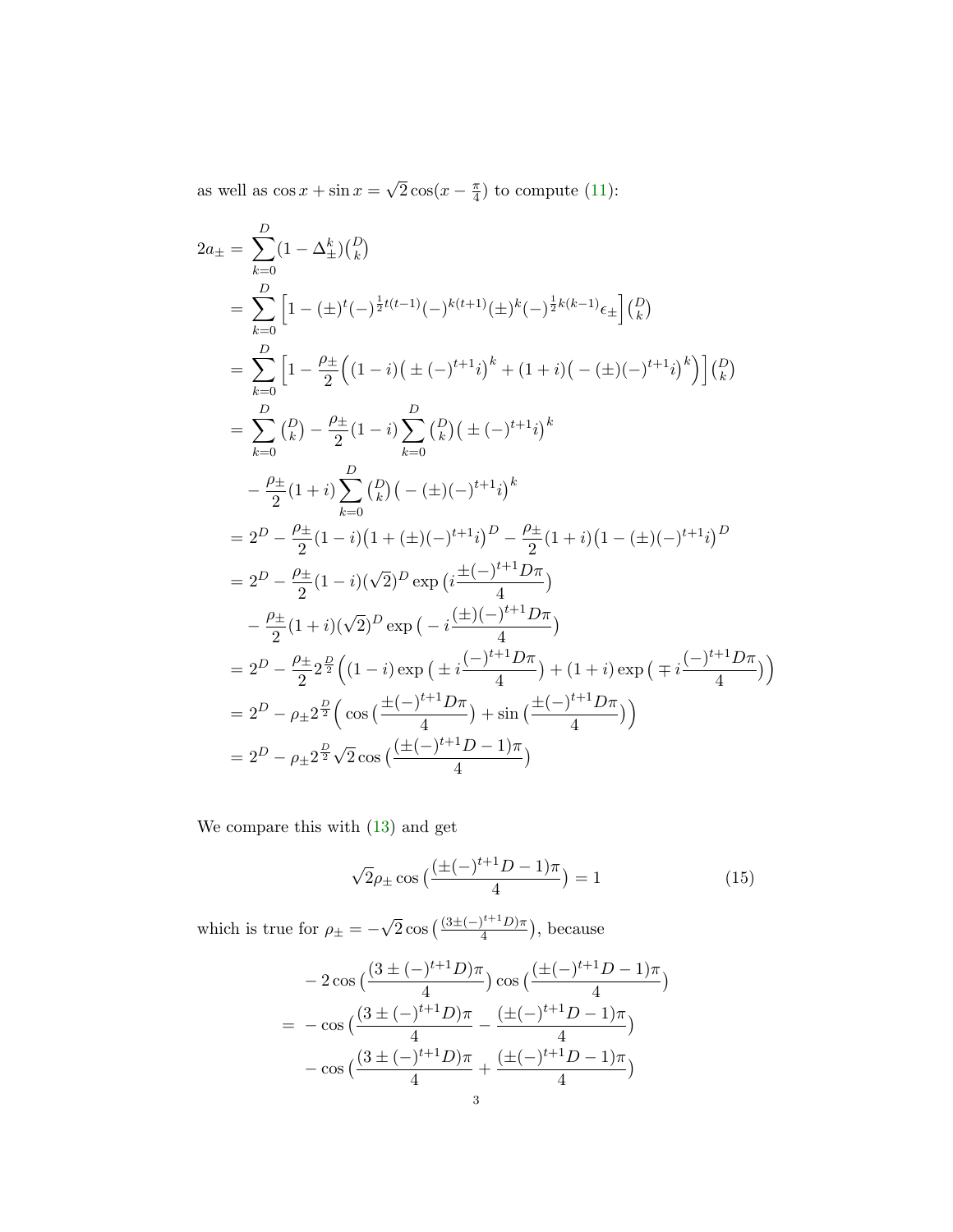$$
= -\cos \pi - \cos \left(\frac{\pm (-)^{t+1}D\pi}{2} + \frac{\pi}{2}\right)
$$

$$
= 1 + \sin \left(\frac{\pm (-)^{t+1}D\pi}{2}\right)
$$

$$
= 1
$$

In the first step of the last calculations we used the identity  $\cos x \cos y =$  $\cos(x-y) + \cos(x+y)$ . In the very last step we plugged in our assumption  $D = 2n$  even so that the sine vanishes.

For even dimensions  $D$  this is exactly the statement of the proposition:

$$
\epsilon_{\pm} = -\sqrt{2}(\pm)^{t}(-)^{\frac{1}{2}t(t-1)}\cos\frac{(3\pm(-)^{t+1}D)\pi}{4}
$$
\n(16)

To make the construction complete, we turn to the case of odd dimensions. Therefore, we recall that we can construct the gamma–matrices in odd dimension D from the ones in even dimension  $d = D - 1$  by adding to the set  $\{\gamma_1,\ldots,\gamma_d\}$  the matrix  $\gamma_D = z\hat{\gamma}$  with  $\hat{\gamma} = \gamma_1 \cdots \gamma_d$ . The factor  $z \in \{1,i\}$ is chosen in such a way that  $\gamma_D^2 = \pm 1$  reflecting whether we add a time like or a space like dimension. Without a serious restriction we assume that we add a time like direction, i.e. the amount of time like directions in the d dimensional spacetime is  $t-1$  $t-1$  and the signatures are related via<sup>1</sup>  $\sigma = 2t - D = [2(t-1) - d] + 1 = \sigma_d + 1$ . For the square of  $\hat{\gamma}$  we have

$$
\hat{\gamma}^2 = (-)^{\frac{1}{2}d(d-1)}(-)^{d-(t-1)}\mathbf{1} = (-)^{\frac{1}{2}\sigma_d(\sigma_d - 1)}\mathbf{1} = (-)^{\frac{1}{2}\sigma_d}\mathbf{1}.
$$
 (17)

We added a time like direction so that the square of  $\gamma_D$  has to be the identity. This yields that we have to choose  $z = (-)^{\frac{1}{4}\sigma_d}$  and take

$$
\gamma_D = (-)^{\frac{1}{4}(\sigma - 1)} \hat{\gamma}.
$$
\n(18)

For this matrix we have by using  $1 = zz^*$  and  $(1)$ 

$$
A_{\pm}^{\dagger} \gamma_D A_{\pm} = z A_{\pm}^{\dagger} \gamma_1 \cdots \gamma_d A_{\pm} = z^2 z^* (\pm)^d \gamma_1^* \cdots \gamma_d^* = (-)^{\frac{1}{2}(\sigma - 1)} \gamma_D^*.
$$
 (19)

To be consistent with the property  $A_{\pm}\gamma_{\mu}A_{\pm} = \pm \gamma_{\mu}^{*}$  for  $1 \leq \mu \leq d$  we have to demand

$$
(-)^{\frac{1}{2}(\sigma - 1)} = \pm 1.
$$
\n(20)

This yields the following choice for the transformation  $A_{\pm}$  in the odd dimensional case, in concordance with [\[1,](#page-4-0) Table 3]:

> A<sub>+</sub> with  $\epsilon_+ = +$  (−) for  $\sigma = 1$  (5) mod 8 A<sub>-</sub> with  $\epsilon_- = -$  (+) for  $\sigma = 3$  (7) mod 8

<span id="page-3-0"></span><sup>1</sup>This is obviously not possible for Euclidian space time. In that case the construction needs an extra i in front of the matrix  $\gamma_D$  and we have to change the relation between the signatures. This does not have an effect on the result but only on the calculations.